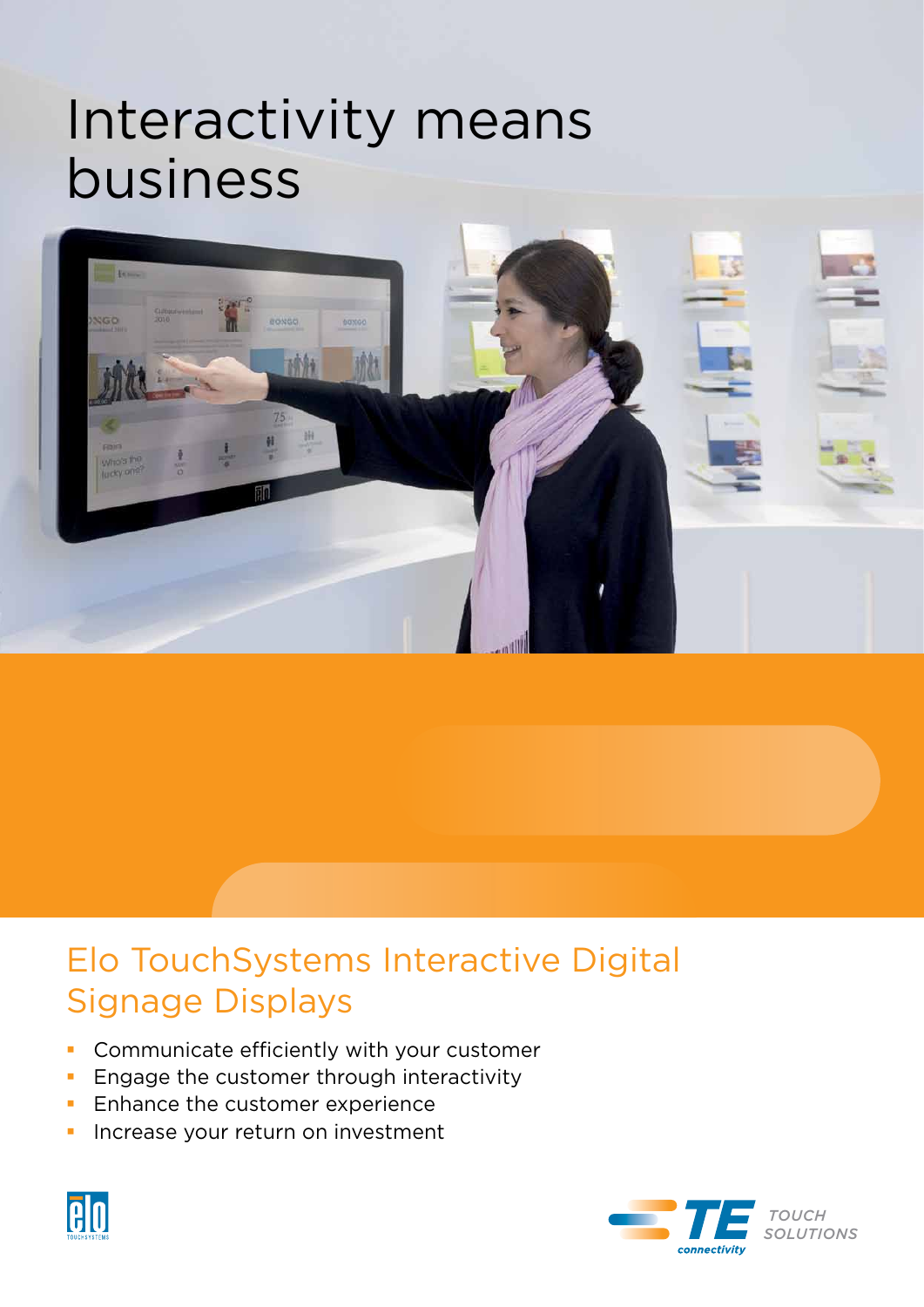# Interactive Digital Signage: right to the point

Today, consumers are overloaded with information in any public environment. They react with a simple defense mechanism: "ignore". They'd rather retrieve information that provides straight answers to their questions when and where they need it. Interactive Digital Signage allows the customer to choose the relevant information they want: no more "junk information", only pertinent messages. Interactive digital signage is anticipated to grow considerably faster than in traditional digital signage.

# Digital signage that engages with customers

Great looking digital signage that's interactive has an immediate and impressive effect on customers. The attractive touch displays are a superb tool for image building, and they place advertising right where and when consumers are making purchases. Interactivity attracts customers, involves them, creates brand loyalty and generates repeat sales.

- Customers see the information they need with advertising that is more relevant and targeted.
- Interactivity multiplies cross- and up-selling options
- Customer dwell time is increased, resulting in higher average spend per customer.

#### **A messaging solution for everyone**

- **I** In retail environments: for interactive advertising and promotion. Self-service and point-ofinformation.
- In healthcare: patient communications in waiting areas. Staff communications and scheduling
- In movie theatres: to be "electronic movie posters" and ticket and concessions vending
- **In shopping malls, airports and** other public spaces: for interactive way-finding applications
- In hotel lobbies: to augment concierge services in the lobby
- **In financial services:** for customer assistance and queue management
- In corporate environments: as a virtual lobby assistant
- In sports: as a scoreboard, a strategy board for athletes

# Real-time marketing effectiveness

Interactivity increases marketing effectiveness and return on investment (ROI). Store owners can check which information scores highest and then adapt - on the spot if necessary - the content according to the behavior of the digital visitors.

# Example: "turbo-charging" the advertising ROI of a traditional digital sign

## **Digital Signage**

- **Shows an advertisement**
- **Customized by location and time**
- **May show other "informative" messages**

#### **Interactive Digital Signage**

- **Shows an advertisement, and may also provide a** specific service – hence attracting public to it
- Advertising shown can be influenced by user's activity = significant increase in relevance



More return on marketing investment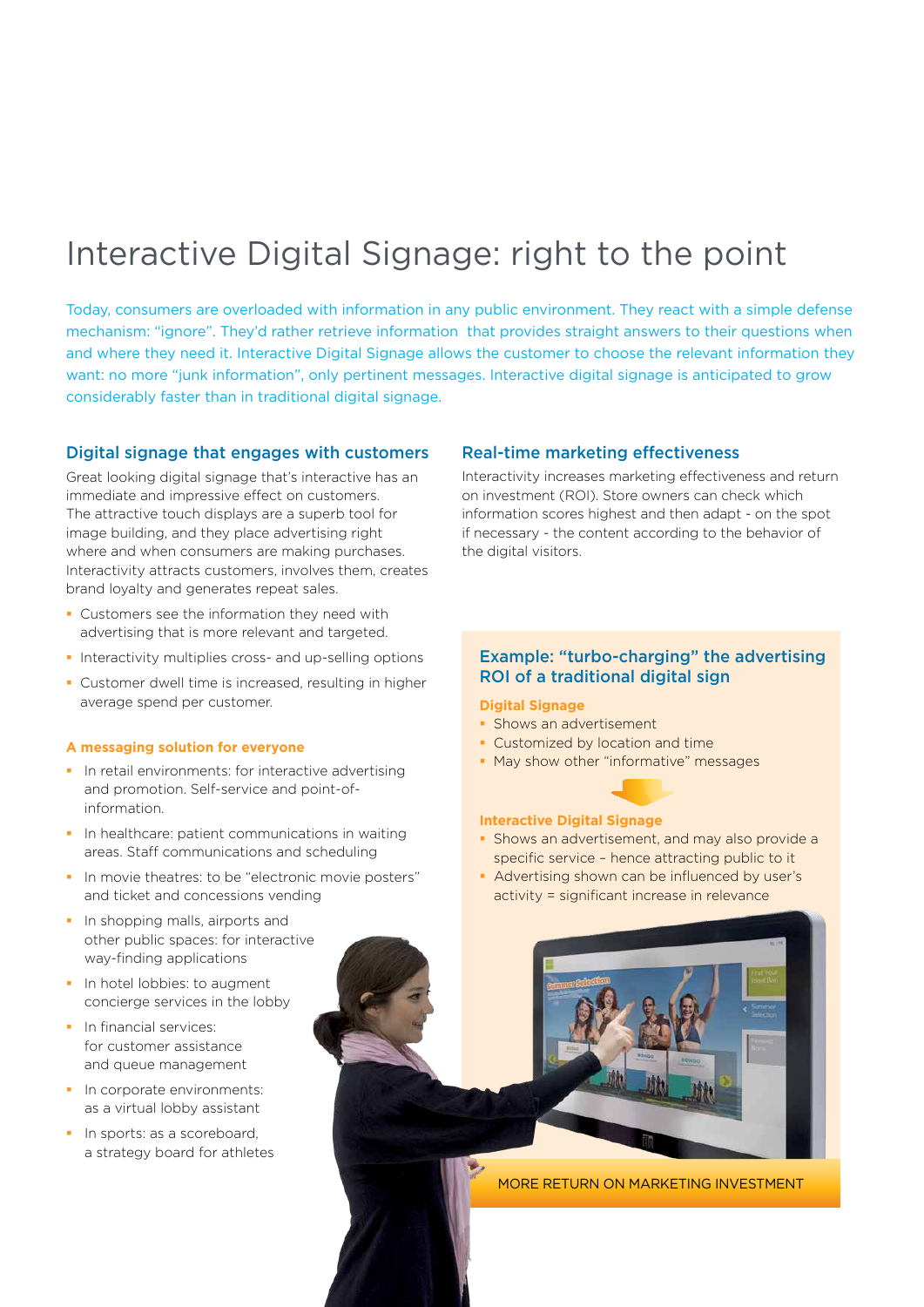# Elo TouchSystems IDS displays: rugged touchscreen solutions for public environments

With their unique combination of features, Elo TouchSystems IDS displays are designed to provide consistent performance in rugged public environments.

#### **Professional grade, high definition**

The IDS system is equipped with a ruggedized panel specifically built for commercial environments, available in 32", 42", 46" and 55" sizes, and with a 50,000 hour demonstrated lifetime (MTBF). Unlike consumer displays, it is able to withstand the rigors of day and night operations and can work in either landscape or portrait mode.



#### **High-performance computer modules**

The IDS units are available with optional computer modules, for a seamless, cable-free all-in-one solution.

# **Industry-leading touch technologies, including multi-touch**

Acoustic Pulse Recognition (APR), IntelliTouch surface acoustic wave, as well as optical camera based multi-touch touchscreens only require pure glass

and preserve image clarity and brightness. These technologies are rugged enough to keep working even when the surface is scratched or dirty.

The zero-bezel design of the APR models provides a seamless edge-to-edge surface that is aesthetically pleasing and easy to clean.

IntelliTouch Plus touchscreens, available on the 3200L, accurately recognize two-finger simultaneous touches. Optical multi-touch touchscreens, available on 4200L, 4600L and 5500L, take the touch experience even further by recognizing up to four touches at once.

### **Installation flexibility**

The IDS units can be installed in a kiosk, on a stand, with a computer module, as a stand-alone monitor or mounted on the wall in landscape or portrait mode.

### **Service & Support**

The Elo TouchSystems product range is backed by a worldwide network of dedicated, highly professional and responsive customer service and technical support departments. The IDS displays are covered by a 3-year global warranty and with worldwide authorized repair centers, our products may be purchased in one location and serviced anywhere the product is used.